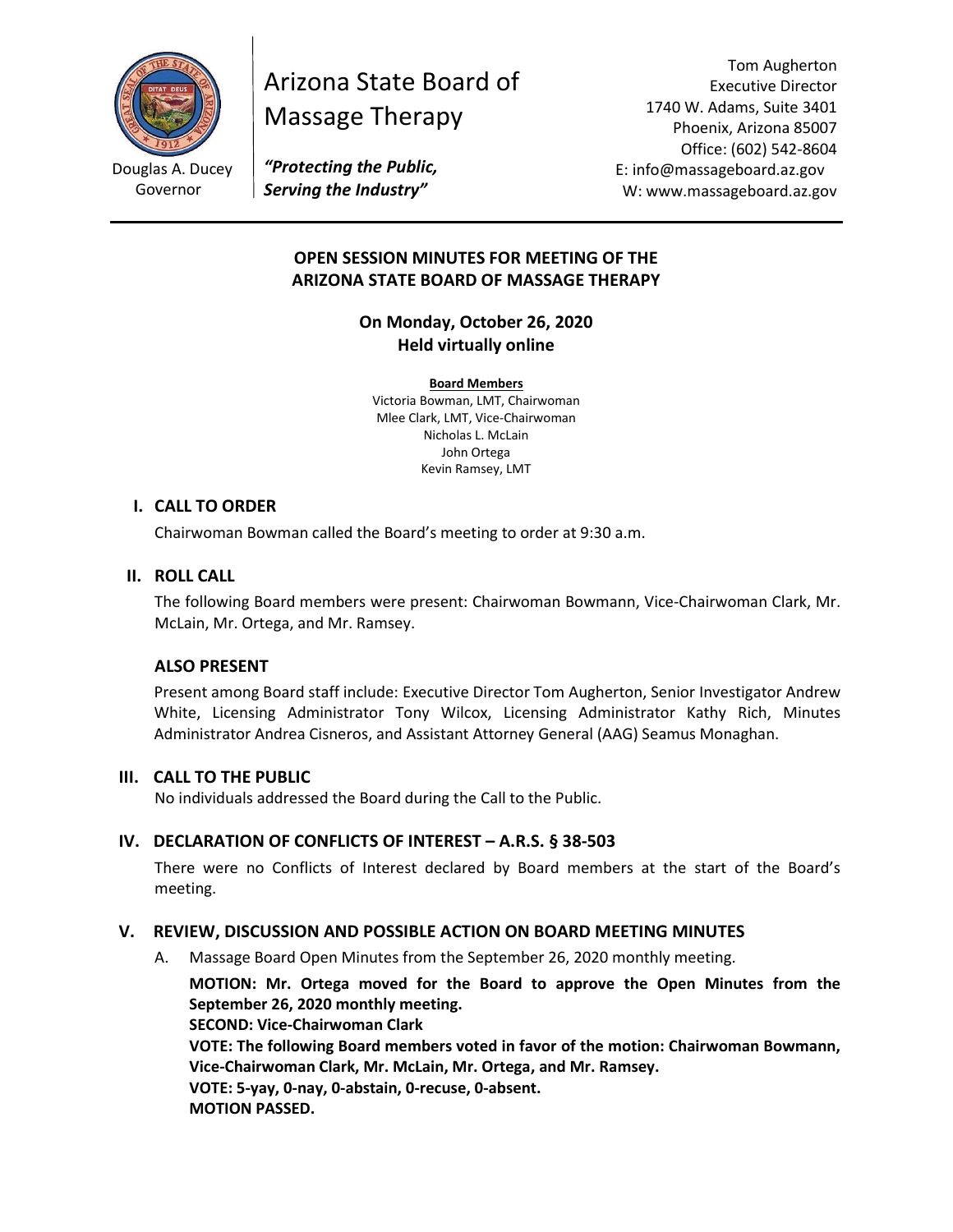**VI. CONSIDERATION, DISCUSSION AND POSSIBLE ACTION ON STATE'S MOTION FOR CONTINUATION REGARDING THE FORMAL HEARING IN CASE NO. 20-140 RE: LMT SAMUEL CARTES**

**MOTION: Mr. Ramsey moved for the Board to continue this matter to its December 14, 2020 meeting.** 

**SECOND: Vice-Chairwoman Clark** 

**VOTE: The following Board members voted in favor of the motion: Chairwoman Bowmann, Vice-Chairwoman Clark, Mr. McLain, Mr. Ortega, and Mr. Ramsey. VOTE: 5-yay, 0-nay, 0-abstain, 0-recuse, 0-absent.** 

**MOTION PASSED.** 

# **VII. ITEMS FOR BOARD REVIEW, DISCUSSION AND POSSIBLE ACTION**

- A. Report by Board Member Kevin Ramsey on the FSMTB virtual annual meeting amended activities.
- B. Report for AAG Seamus Monaghan on consideration of state license revocations for new criminally-convicted licensed therapists.
- C. Investigation Review File(s)

(1) 21-107 Ba, Feng

**MOTION: Vice-Chairwoman Clark moved for the Board to offer the licensee a Consent Agreement for voluntary surrender of licensure. If not signed within 30 days, the matter shall proceed to formal hearing for license revocation.** 

**SECOND: Mr. Ramsey** 

**VOTE: The following Board members voted in favor of the motion: Chairwoman Bowmann, Vice-Chairwoman Clark, Mr. McLain, Mr. Ortega, and Mr. Ramsey. VOTE: 5-yay, 0-nay, 0-abstain, 0-recuse, 0-absent.** 

**MOTION PASSED.** 

## (2) 21-108 Li, Huai Mei

**MOTION: Vice-Chairwoman Clark moved for the Board to offer the licensee a Consent Agreement for voluntary surrender of licensure. If not signed within 20 days, the matter shall proceed to formal hearing for license revocation.** 

**SECOND: Mr. Ramsey** 

**VOTE: The following Board members voted in favor of the motion: Chairwoman Bowmann, Vice-Chairwoman Clark, Mr. McLain, Mr. Ortega, and Mr. Ramsey.**

**VOTE: 5-yay, 0-nay, 0-abstain, 0-recuse, 0-absent.** 

**MOTION PASSED.** 

## (3) 21-109 Martinez, Luis

Complainant AS participated in the virtual meeting during the Board's consideration of this matter.

**MOTION: Mr. McClain moved for the Board to proceed to formal interview in this matter based on the potential violations of law and factual allegations as stated in the investigative report and the client's testimony, and to add A.R.S. § 32-4253(A)(15) to the potential violations.**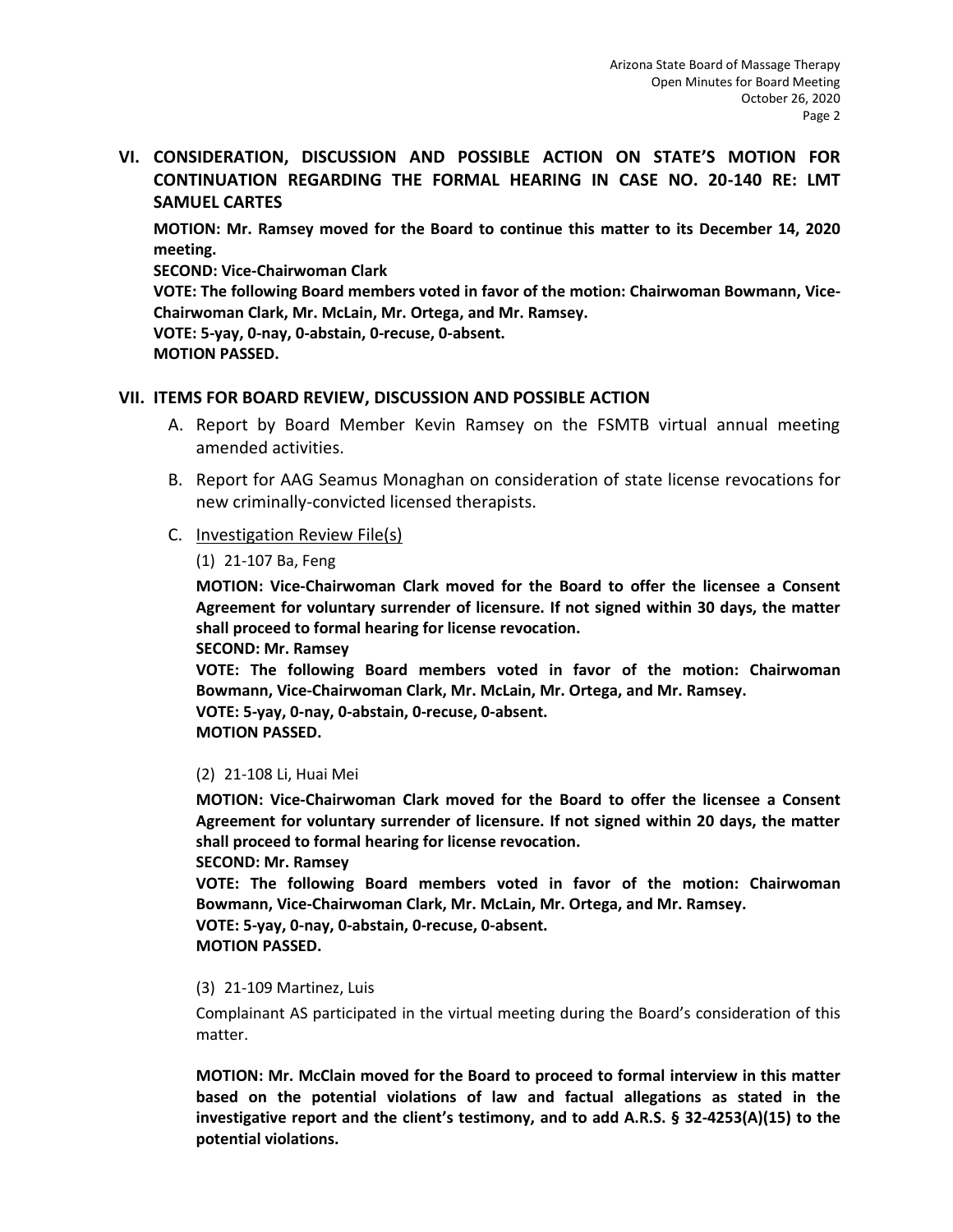#### **SECOND: Vice-Chairwoman Clark**

**VOTE: The following Board members voted in favor of the motion: Chairwoman Bowmann, Vice-Chairwoman Clark, Mr. McLain, Mr. Ortega, and Mr. Ramsey. VOTE: 5-yay, 0-nay, 0-abstain, 0-recuse, 0-absent. MOTION PASSED.** 

#### (4) 21-110 Lopez, Steven

Mr. Lopez and Attorney Robert Dilk participated in the virtual meeting during the Board's consideration of this matter. Complainant RR and her father also participated in the virtual meeting.

**MOTION: Chairwoman Bowmann moved for the Board to proceed to formal interview in this matter based on the potential violations of law and factual allegations as stated in the investigative report.** 

**SECOND: Vice-Chairwoman Clark** 

**VOTE: The following Board members voted in favor of the motion: Chairwoman Bowmann, Vice-Chairwoman Clark, Mr. McLain, Mr. Ortega, and Mr. Ramsey.**

**VOTE: 5-yay, 0-nay, 0-abstain, 0-recuse, 0-absent.** 

#### **MOTION PASSED.**

#### (5) 21-111 Lopez, Steven

Mr. Lopez and Attorney Robert Dilk participated in the virtual meeting during the Board's consideration of this matter. Complainant AC also participated in the virtual meeting.

**MOTION: Chairwoman Bowmann moved for the Board to consolidate this matter with case number 21-110 and proceed to formal interview based on potential violations of law and factual allegations as stated in the investigative report.** 

#### **SECOND: Vice-Chairwoman Clark**

**VOTE: The following Board members voted in favor of the motion: Chairwoman Bowmann, Vice-Chairwoman Clark, Mr. McLain, and Mr. Ramsey. The following Board member voted against the motion: Mr. Ortega.** 

**VOTE: 4-yay, 1-nay, 0-abstain, 0-recuse, 0-absent. MOTION PASSED.** 

#### (6) 21-112 Cavender, Michael

**MOTION: Chairwoman Bowmann moved for the Board to offer Mr. Cavender a Consent Agreement for voluntary surrender of licensure. If not signed within 30 days, the matter shall be referred to formal hearing for license revocation.** 

**SECOND: Vice-Chairwoman Clark** 

**VOTE: The following Board members voted in favor of the motion: Chairwoman Bowmann, Vice-Chairwoman Clark, Mr. McLain, Mr. Ortega, and Mr. Ramsey. VOTE: 5-yay, 0-nay, 0-abstain, 0-recuse, 0-absent. MOTION PASSED.**